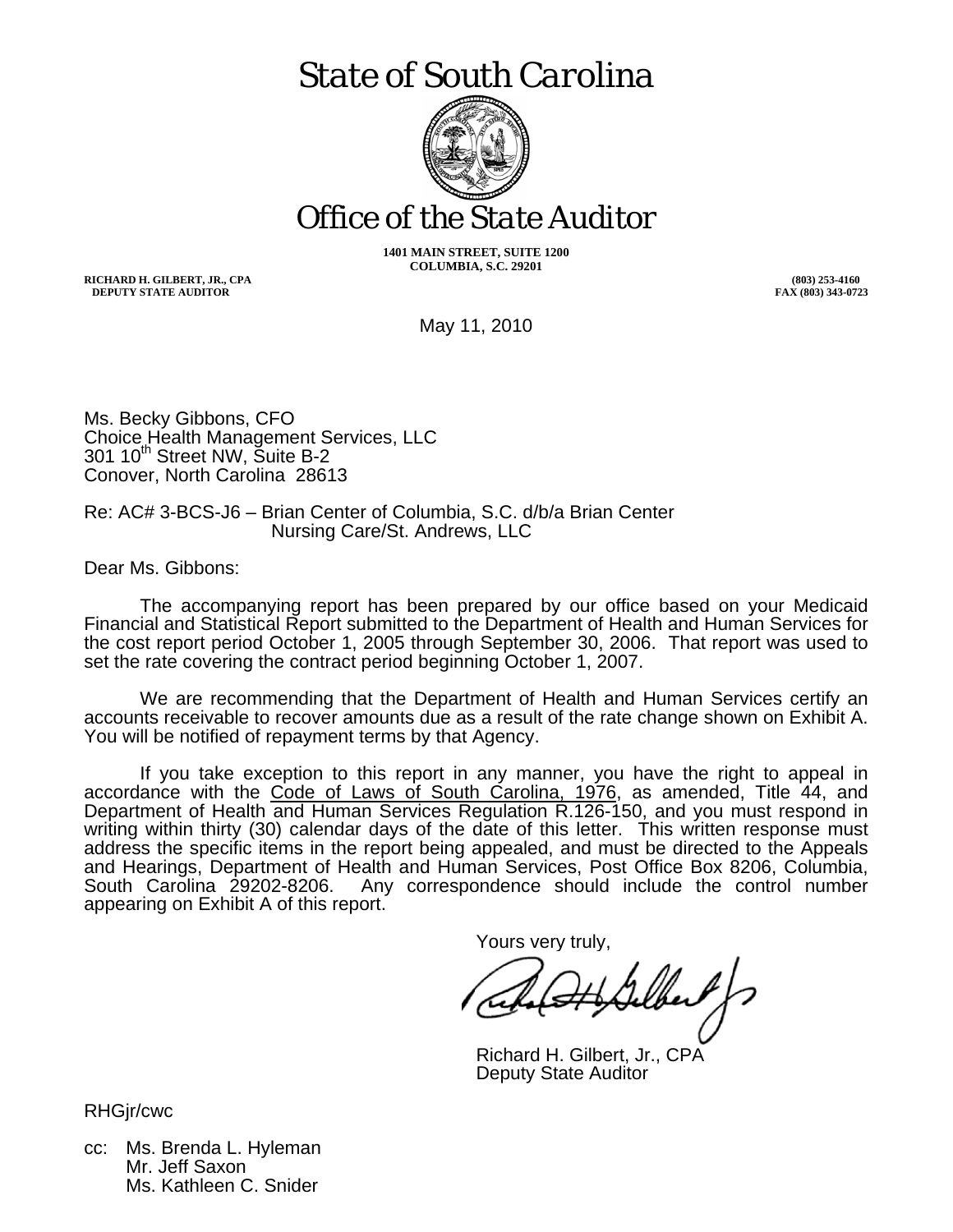#### **BRIAN CENTER OF COLUMBIA, S.C. D/B/A BRIAN CENTER NURSING CARE/ST. ANDREWS, LLC**

**COLUMBIA, SOUTH CAROLINA** 

**CONTRACT PERIOD BEGINNING OCTOBER 1, 2007 AC# 3-BCS-J6** 

#### **AGREED-UPON PROCEDURES REPORT**

#### **ON CONTRACT**

#### **FOR**

#### **PURCHASE OF NURSING CARE SERVICES**

**WITH** 

### **STATE OF SOUTH CAROLINA**

#### **DEPARTMENT OF HEALTH AND HUMAN SERVICES**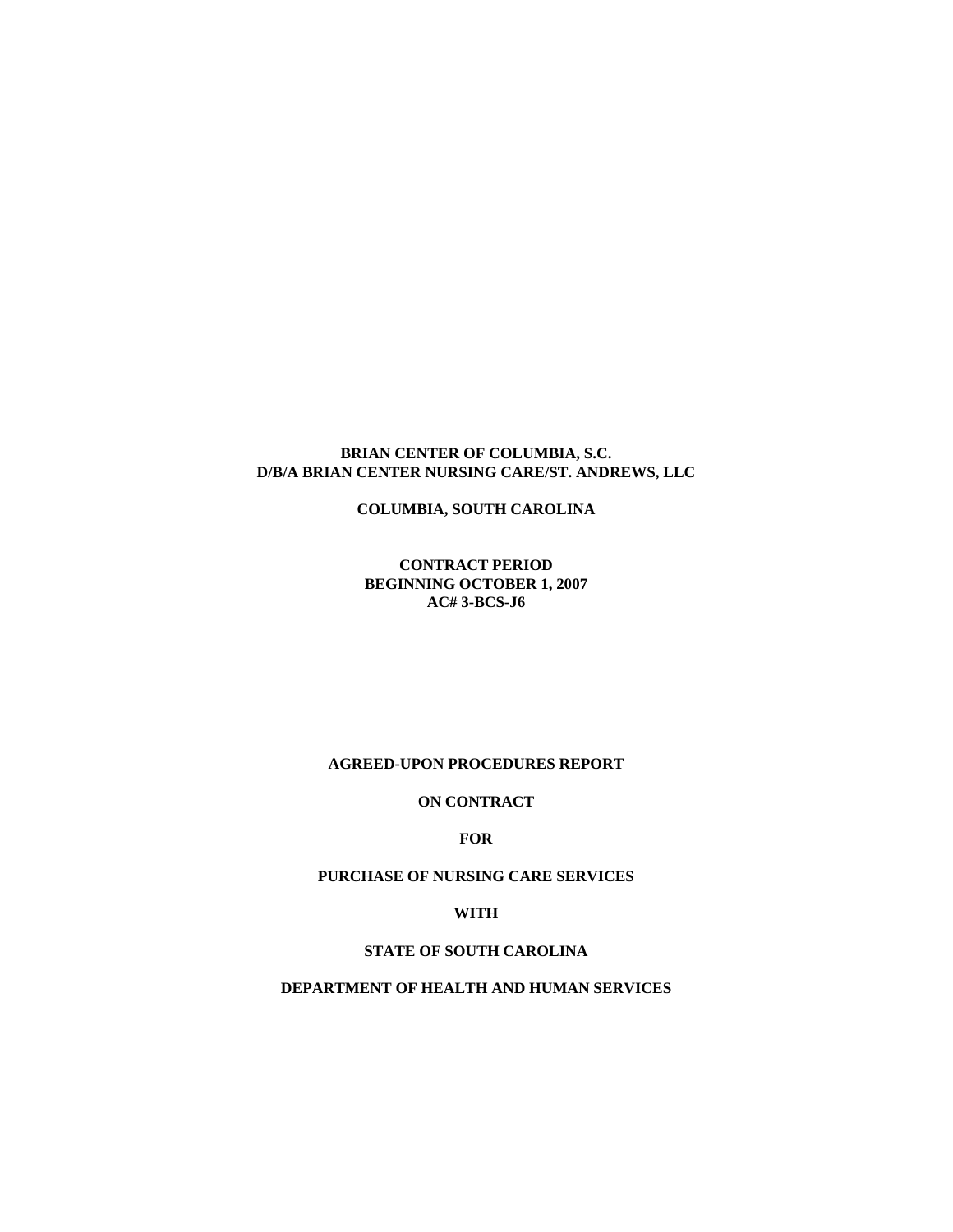# **CONTENTS**

|                                                                                                                     | <b>EXHIBIT</b><br>OR.<br><b>SCHEDULE</b> | <b>PAGE</b> |
|---------------------------------------------------------------------------------------------------------------------|------------------------------------------|-------------|
| INDEPENDENT ACCOUNTANT'S REPORT ON APPLYING<br>AGREED-UPON PROCEDURES                                               |                                          |             |
| COMPUTATION OF RATE CHANGE FOR THE CONTRACT<br>PERIOD BEGINNING OCTOBER 1, 2007                                     | A                                        | 3           |
| COMPUTATION OF ADJUSTED REIMBURSEMENT RATE<br>FOR THE CONTRACT PERIOD OCTOBER 1, 2007<br>THROUGH SEPTEMBER 30, 2008 | B                                        | 4           |
| SUMMARY OF COSTS AND TOTAL PATIENT DAYS FOR<br>THE COST REPORT PERIOD ENDED SEPTEMBER 30, 2006                      | C                                        | 5           |
| ADJUSTMENT REPORT                                                                                                   | 1                                        | 7           |
| COST OF CAPITAL REIMBURSEMENT ANALYSIS                                                                              | 2                                        | 10          |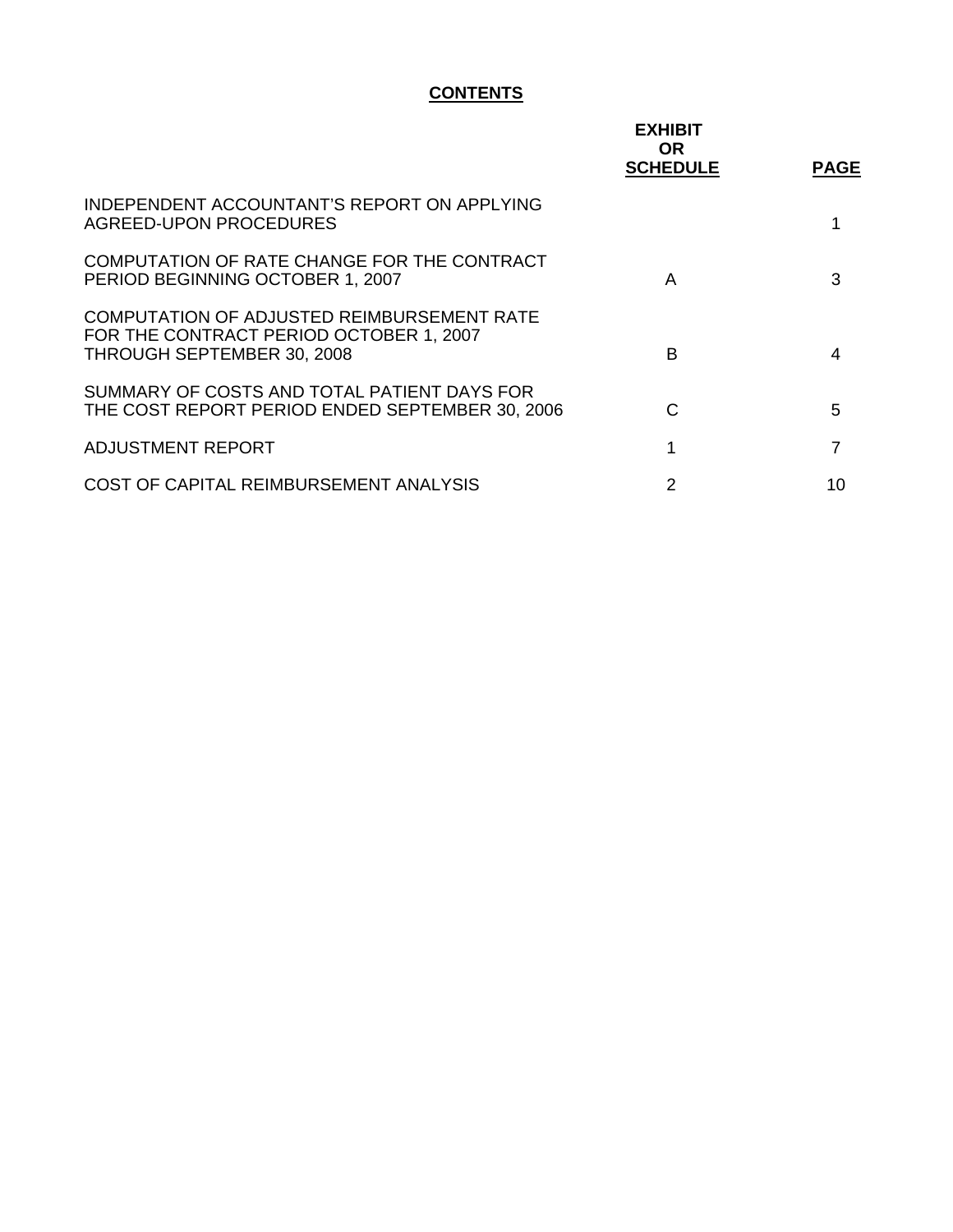# *State of South Carolina*



*Office of the State Auditor* 

**1401 MAIN STREET, SUITE 1200 COLUMBIA, S.C. 29201** 

**RICHARD H. GILBERT, JR., CPA DEPUTY STATE AUDITOR** 

**(803) 253-4160 FAX (803) 343-0723**

## INDEPENDENT ACCOUNTANT'S REPORT ON APPLYING AGREED-UPON PROCEDURES

June 10, 2009

Department of Health and Human Services State of South Carolina Columbia, South Carolina

 We have performed the procedures enumerated below, which were agreed to by the South Carolina Department of Health and Human Services, solely to compute the rate change and related adjusted reimbursement rate to be used by the Department in determining the reimbursement settlement with Brian Center of Columbia, S.C. d/b/a Brian Center Nursing Care/St. Andrews, LLC, for the contract period beginning October 1, 2007, and for the twelve month cost report period ended September 30, 2006, as set forth in the accompanying schedules. The management of Brian Center of Columbia, S.C. d/b/a Brian Center Nursing Care/St. Andrews, LLC is responsible for the Financial and Statistical Report for Nursing Homes and supporting accounting and statistical records. This agreed-upon procedures engagement was conducted in accordance with attestation standards established by the American Institute of Certified Public Accountants. The sufficiency of the procedures is solely the responsibility of the South Carolina Department of Health and Human Services. Consequently, we make no representation regarding the sufficiency of the procedures described below either for the purpose for which this report has been requested or for any other purpose.

The procedures and the associated findings are as follows:

- 1. We selected costs or areas based on our analytical procedures applied to the reimbursable Medicaid program costs as shown on the Financial and Statistical Report for Nursing Homes, as filed by Brian Center of Columbia, S.C. d/b/a Brian Center Nursing Care/St. Andrews, LLC, to determine if these costs were allowable as defined by the State Plan for Medicaid reimbursement purposes and supported by accounting and statistical records maintained by the Provider. Our findings as a result of these procedures are presented in the Summary of Costs and Total Patient Days, Adjustment Report, and Cost of Capital Reimbursement Analysis sections of this report.
- 2. We recomputed the Computation of Reimbursement Rate using the adjusted costs and calculated the rate change in accordance with the provisions of the contract between the South Carolina Department of Health and Human Services and Brian Center of Columbia, S.C. d/b/a Brian Center Nursing Care/St. Andrews, LLC dated as of October 1, 2006, as amended. Our findings as a result of these procedures are presented in the Computation of Rate Change and Computation of Adjusted Reimbursement Rate sections of this report.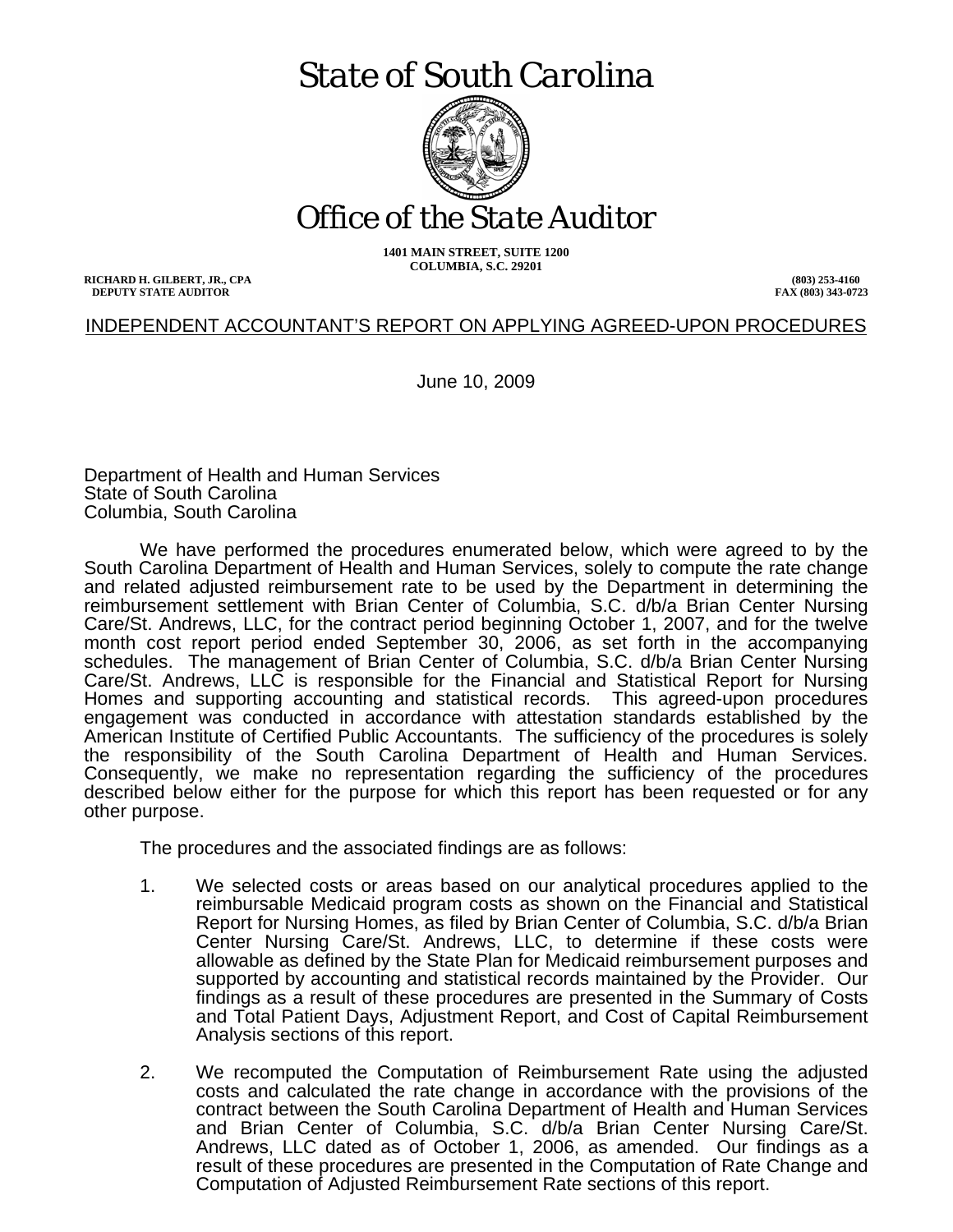Department of Health and Human Services State of South Carolina June 10, 2009

 We were not engaged to and did not conduct an examination, the objective of which would be the expression of an opinion on the financial statements or a part thereof. Accordingly, we do not express such an opinion. Had we performed additional procedures, other matters might have come to our attention that would have been reported to you.

 This report is intended solely for the information and use of the South Carolina Department of Health and Human Services and is not intended to be and should not be used by anyone other than the specified party.

HSelber

Richard H. Gilbert, Jr., CPA Deputy State Auditor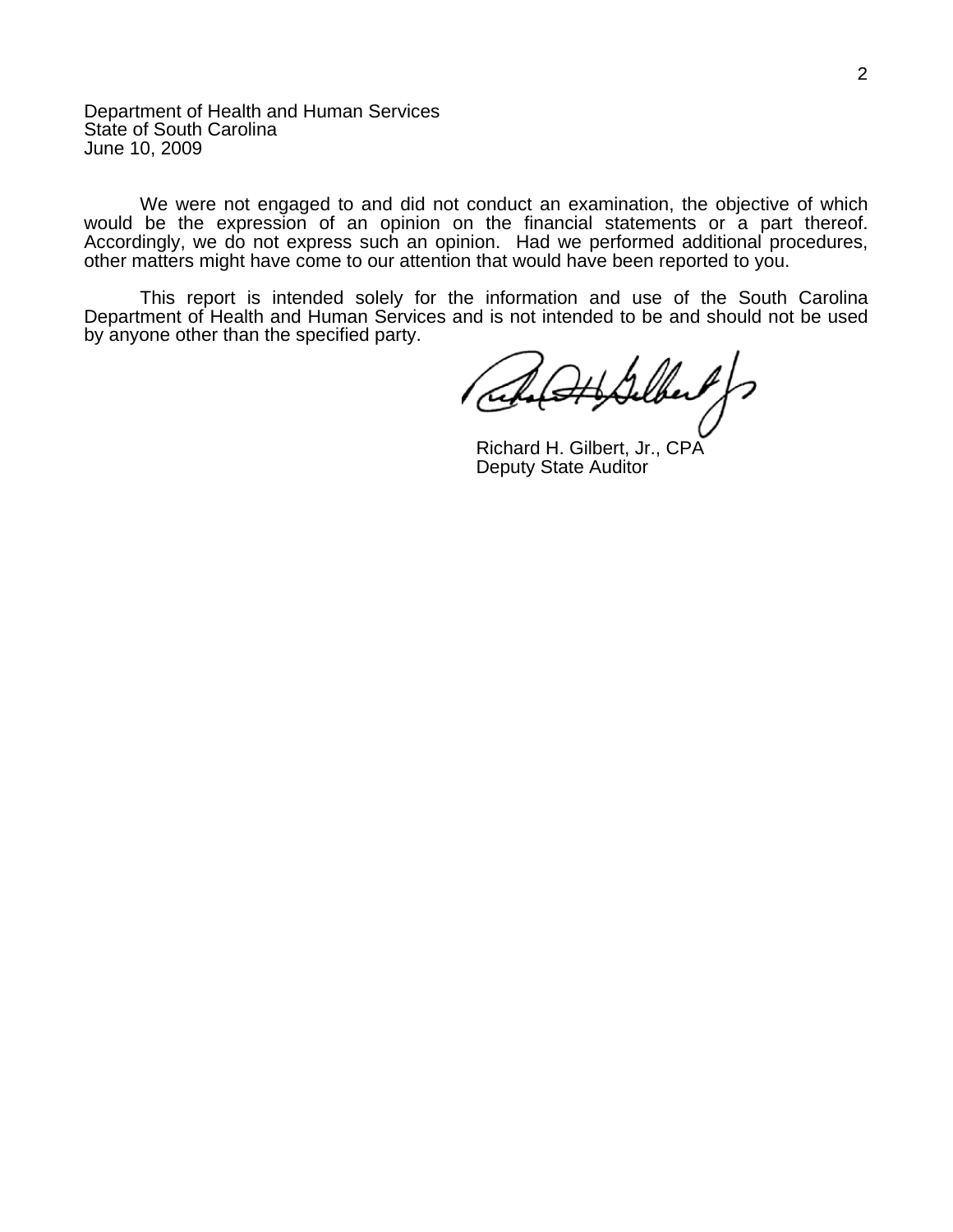Computation of Rate Change For the Contract Period Beginning October 1, 2007  $AC#$  3-BCS-J6

|                                | $10/01/07 -$<br>09/30/08 |
|--------------------------------|--------------------------|
| Interim Reimbursement Rate (1) | \$138.92                 |
| Adjusted Reimbursement Rate    | 135.70                   |
| Decrease in Reimbursement Rate | \$3.22                   |

(1) Interim reimbursement rate from the South Carolina Medicaid Management Information System (MMIS) Provider Rate Listing dated June 8, 2009.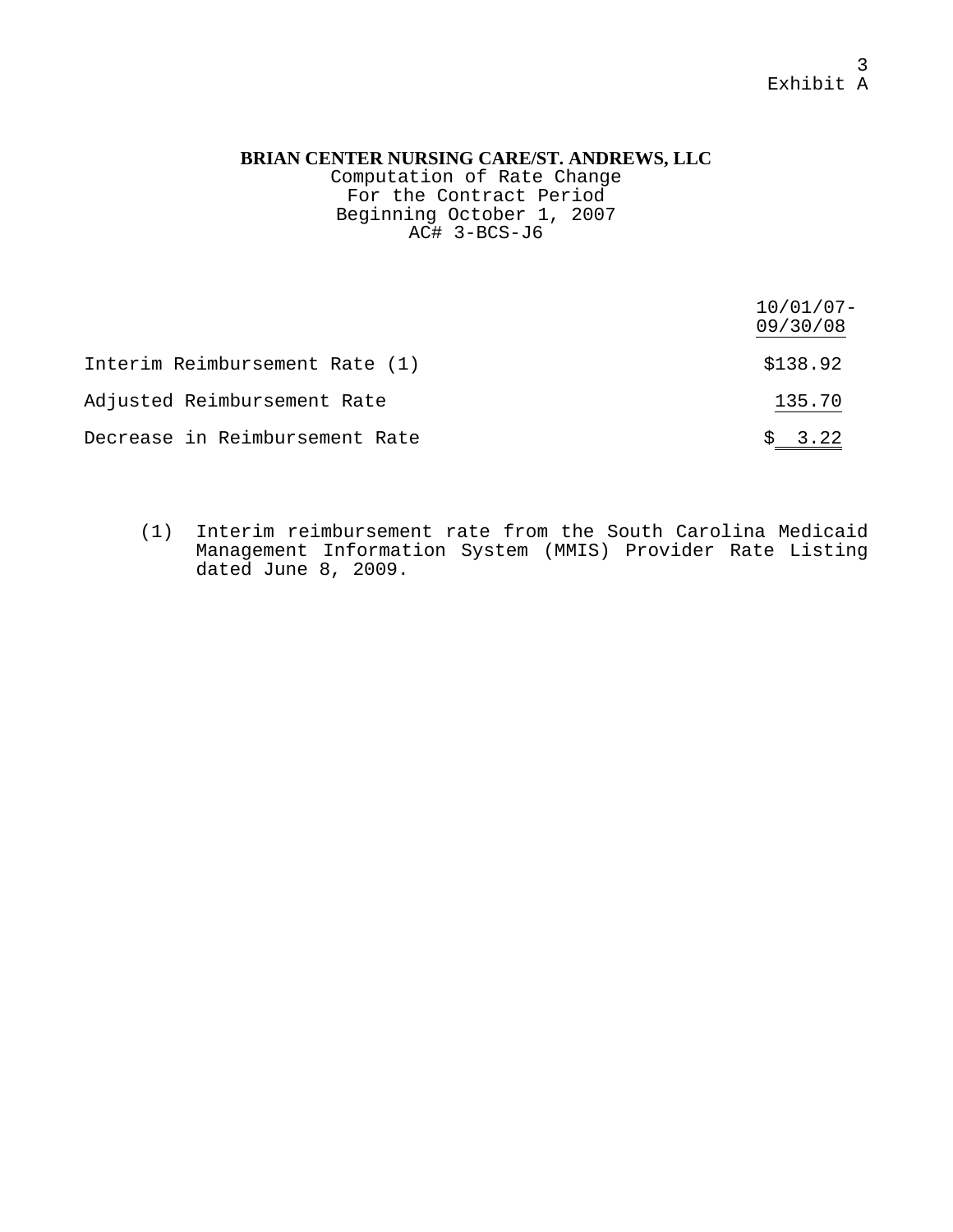Computation of Adjusted Reimbursement Rate

For the Contract Period October 1, 2007 Through September 30, 2008 AC# 3-BCS-J6

|                                                                                                 | Incentives | Allowable<br>Cost                  | Cost<br>Standard | Computed<br>Rate                           |
|-------------------------------------------------------------------------------------------------|------------|------------------------------------|------------------|--------------------------------------------|
| Costs Subject to Standards:                                                                     |            |                                    |                  |                                            |
| General Services                                                                                |            | \$68.70                            | \$82.94          |                                            |
| Dietary                                                                                         |            | 12.32                              | 13.85            |                                            |
| Laundry/Housekeeping/Maintenance                                                                |            | 15.20                              | 12.55            |                                            |
| Subtotal                                                                                        | \$7.65     | 96.22                              | 109.34           | \$96.22                                    |
| Administration & Medical Records                                                                | \$2.91     | 15.31                              | 18.22            | 15.31                                      |
| Subtotal                                                                                        |            | 111.53                             | \$127.56         | 111.53                                     |
| Costs Not Subject to Standards:                                                                 |            |                                    |                  |                                            |
| Utilities<br>Special Services<br>Medical Supplies & Oxygen<br>Taxes and Insurance<br>Legal Fees |            | 3.39<br>.17<br>4.24<br>2.09<br>.11 |                  | 3.39<br>.17<br>4.24<br>2.09<br>$\ldots$ 11 |
| <b>TOTAL</b>                                                                                    |            | \$121.53                           |                  | 121.53                                     |
| Inflation Factor (4.60%)                                                                        |            |                                    |                  | 5.59                                       |
| Cost of Capital                                                                                 |            |                                    |                  | 6.24                                       |
| Cost of Capital Limitation                                                                      |            |                                    |                  | $\overline{\phantom{0}}$                   |
| Profit Incentive (Maximum 3.5% of Allowable Cost)                                               |            |                                    |                  | 2.91                                       |
| Cost Incentive                                                                                  |            |                                    |                  | 7.65                                       |
| Effect of \$1.75 Cap on Cost/Profit Incentives                                                  |            |                                    |                  | (8.81)                                     |
| Transportation Escort Add-On                                                                    |            |                                    |                  | .59                                        |
| ADJUSTED REIMBURSEMENT RATE                                                                     |            |                                    |                  | \$135.70                                   |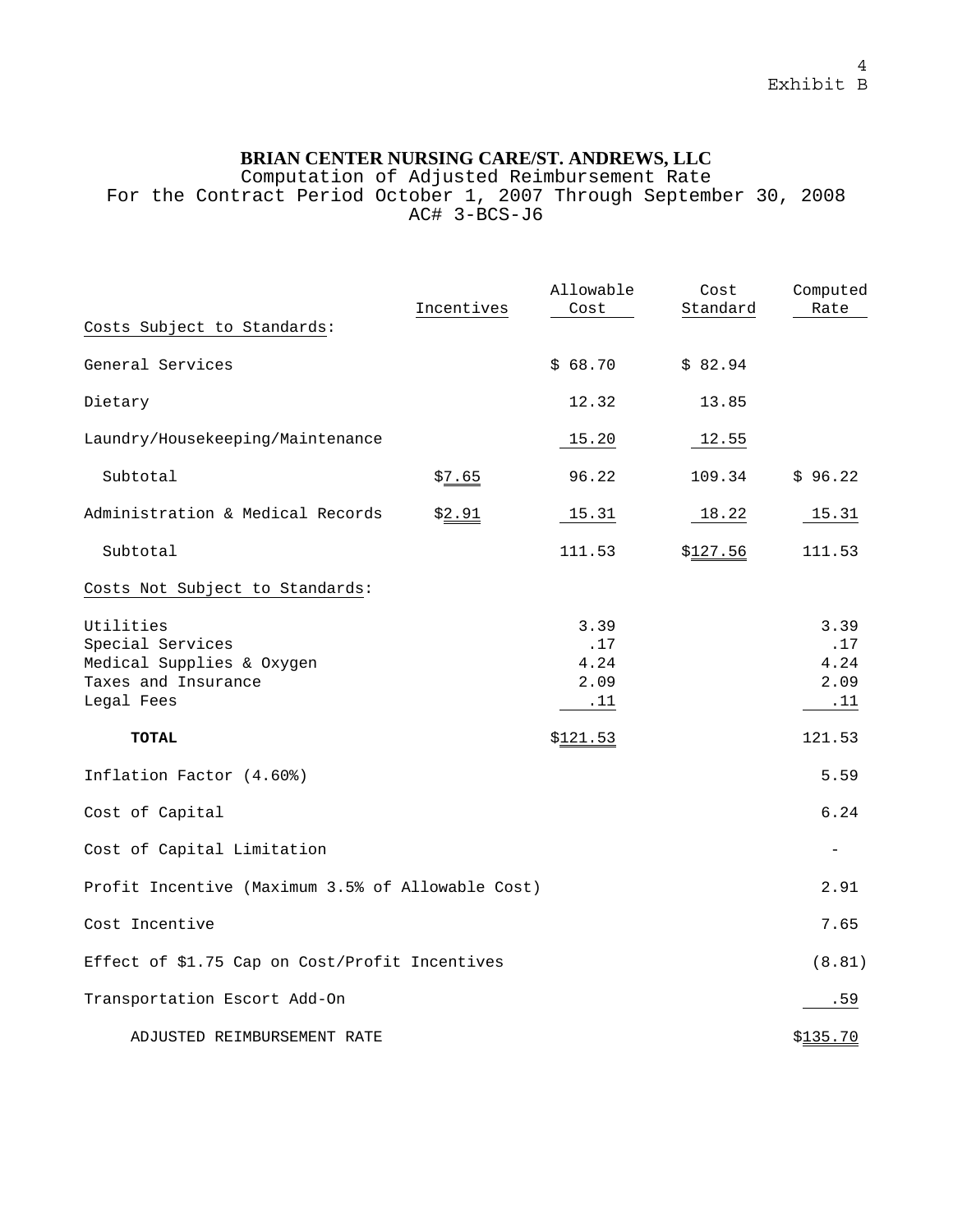#### Summary of Costs and Total Patient Days For the Cost Report Period Ended September 30, 2006 AC# 3-BCS-J6

|                                     | Totals (From       |                                             |                                               |             |
|-------------------------------------|--------------------|---------------------------------------------|-----------------------------------------------|-------------|
|                                     | Schedule SC 13) as | Adjustments                                 |                                               | Adjusted    |
| Expenses                            | Adjusted by DH&HS  | Debit                                       | Credit                                        | Totals      |
| General Services                    | \$2,900,587        | \$<br>$\overline{\phantom{a}}$              | \$5,075(1)<br>5,319(2)<br>1,411(7)<br>77 (7)  | \$2,888,705 |
| Dietary                             | 518,381            | -                                           | 189 (7)                                       | 518,192     |
| Laundry                             | 99,101             | -                                           | 45 (7)                                        | 99,056      |
| Housekeeping                        | 302,046            | $\qquad \qquad -$                           | 178(7)                                        | 301,868     |
| Maintenance                         | 241,737            | -                                           | 3,642(4)<br>36(7)                             | 238,059     |
| Administration &<br>Medical Records | 652,666            | -                                           | 153 (7)<br>41 (7)<br>8,891 (8)                | 643,581     |
| Utilities                           | 142,535            | $\overline{\phantom{m}}$                    | 82 (8)                                        | 142,453     |
| Special Services                    | 17,545             | 5,075(1)<br>8,725(6)<br>478 (6)<br>3,874(6) | 5,755(6)<br>7,322(6)<br>150 (7)<br>15,284 (9) | 7,186       |
| Medical Supplies &<br>Oxygen        | 178,271            |                                             | 4 (7)<br>1(9)                                 | 178,266     |
| Taxes and Insurance                 | 187,974            |                                             | 100,000(5)<br>32 (8)                          | 87,942      |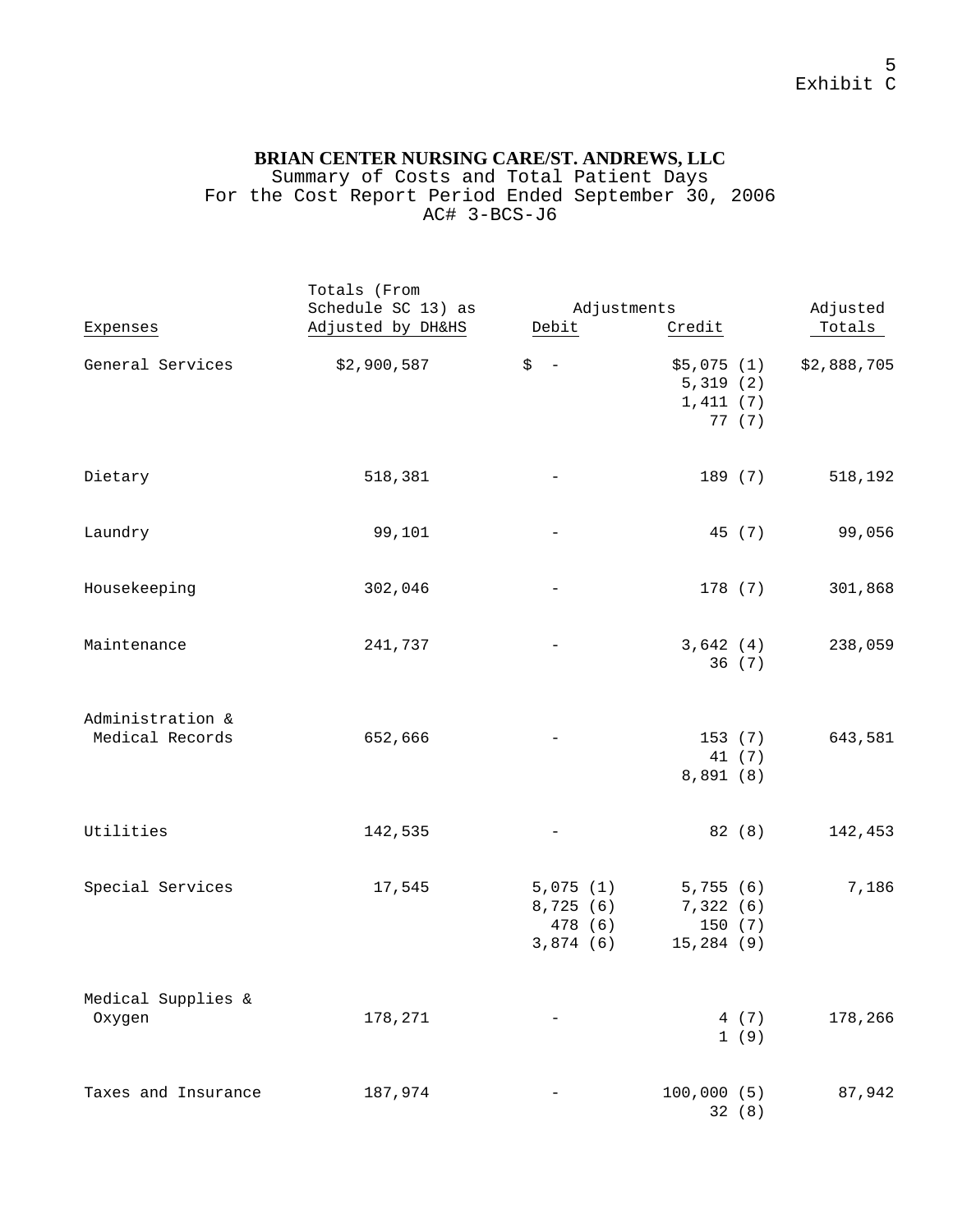Summary of Costs and Total Patient Days For the Cost Report Period Ended September 30, 2006 AC# 3-BCS-J6

|                             | Totals (From<br>Schedule SC 13) as | Adjustments                                                                          |                    | Adjusted    |
|-----------------------------|------------------------------------|--------------------------------------------------------------------------------------|--------------------|-------------|
| Expenses                    | Adjusted by DH&HS                  | Debit                                                                                | Credit             | Totals      |
| Legal Fees                  | 4,700                              |                                                                                      |                    | 4,700       |
| Cost of Capital             | 255,936                            | 7,565(3)                                                                             | 129(8)<br>931 (10) | 262,441     |
| Subtotal                    | 5,501,479                          | 25,717                                                                               | 154,747            | 5, 372, 449 |
| Ancillary                   | 158,950                            |                                                                                      |                    | 158,950     |
| Nonallowable                | 352,999                            | 5,319(2)<br>3,642(4)<br>100,000(5)<br>2,284 (7)<br>9,134(8)<br>15,285(9)<br>931 (10) | 7,565(3)           | 482,029     |
| CNA Training and Testing    |                                    |                                                                                      |                    |             |
| Total Operating<br>Expenses | \$6,013,428                        | \$162,312                                                                            | \$162,312          | \$6,013,428 |
| Total Patient Days          | 42,048                             |                                                                                      |                    | 42,048      |
| Total Beds                  | 120                                |                                                                                      |                    |             |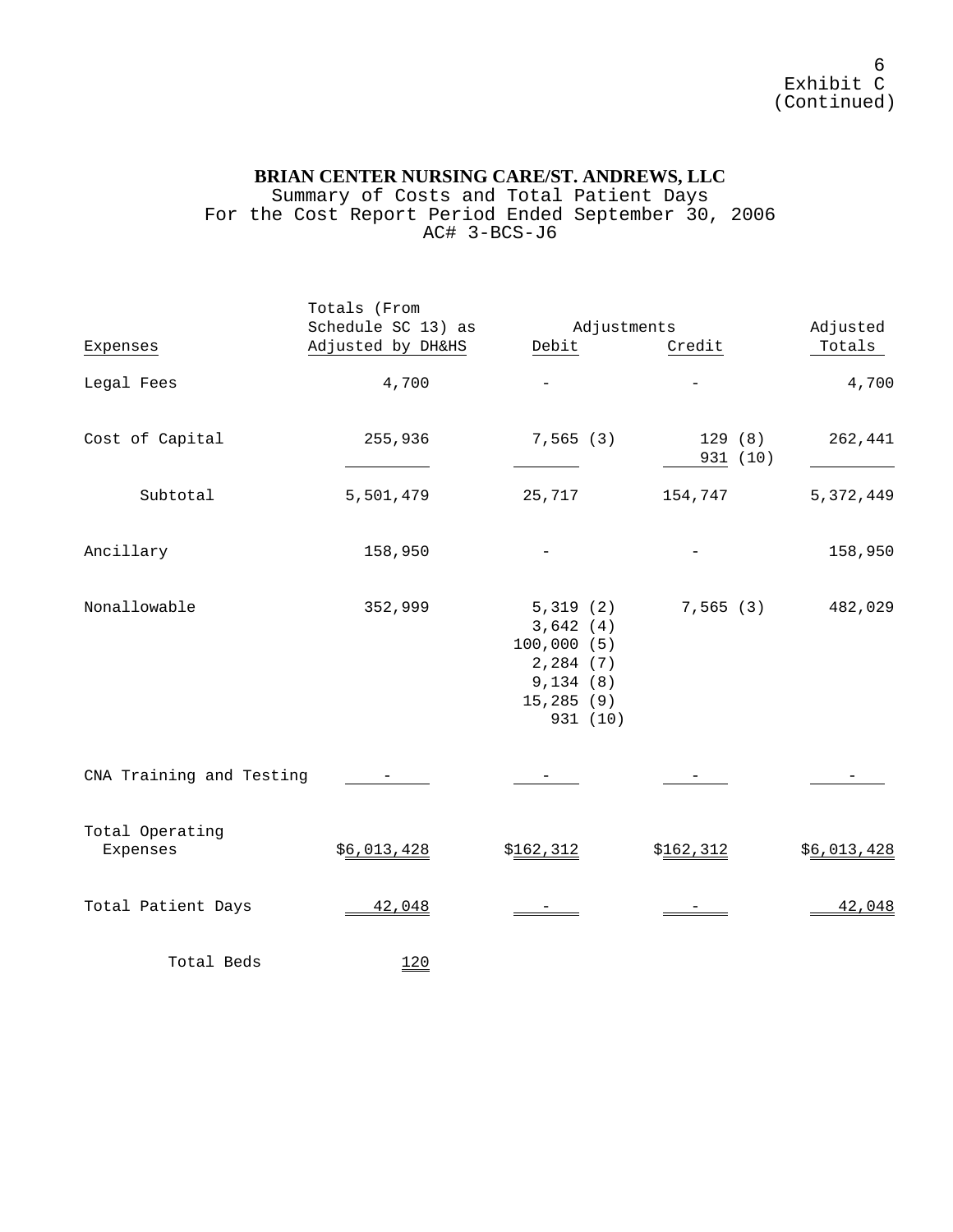Adjustment Report

Cost Report Period Ended September 30, 2006 AC# 3-BCS-J6

| ADJUSTMENT   |                                                                                                              |                 |                           |
|--------------|--------------------------------------------------------------------------------------------------------------|-----------------|---------------------------|
| NUMBER       | ACCOUNT TITLE                                                                                                | DEBIT           | CREDIT                    |
| $\mathbf{1}$ | Special Services<br>Nursing                                                                                  | 5,075<br>\$     | 5,075<br>\$               |
|              | To properly classify therapy expenses<br>DH&HS Expense Crosswalk                                             |                 |                           |
| 2            | Occupational Therapy Hospice Revenue<br>Nonallowable<br>Contractual Adjustment - Room Hospice<br>Restorative | 18,360<br>5,319 | 18,360<br>5,319           |
|              | To agree the trial balance to the general<br>ledger<br>HIM-15-1, Section 2304                                |                 |                           |
| 3            | Fixed Assets<br>Cost of Capital<br>Accumulated Depreciation<br>Nonallowable<br>Other Equity                  | 60,324<br>7,565 | 23,822<br>7,565<br>36,502 |
|              | To adjust fixed assets and related<br>depreciation<br>HIM-15-1, Section 2304<br>State Plan, Attachment 4.19D |                 |                           |
| 4            | Nonallowable<br>Maintenance                                                                                  | 3,642           | 3,642                     |
|              | To disallow expense which is not<br>adequately documented<br>HIM-15-1, Section 2304                          |                 |                           |
| 5            | Nonallowable<br>Taxes and Insurance                                                                          | 100,000         | 100,000                   |
|              | To remove liability settlements greater<br>than 50,000<br>State Plan, Attachment 4.19D                       |                 |                           |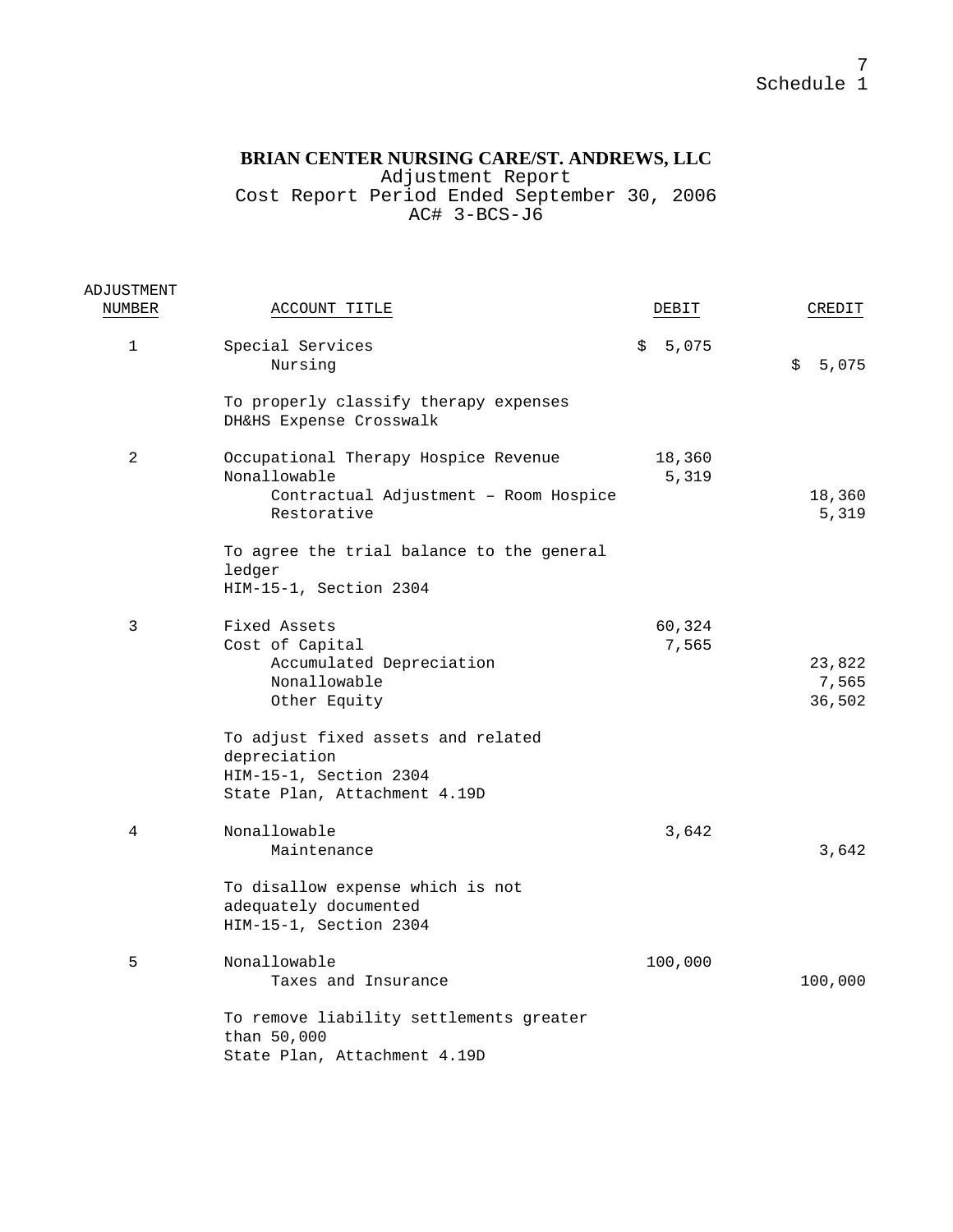Adjustment Report Cost Report Period Ended September 30, 2006 AC# 3-BCS-J6

| ADJUSTMENT |                                                                                                                                                                                                                                                                        |                       |                                                                |
|------------|------------------------------------------------------------------------------------------------------------------------------------------------------------------------------------------------------------------------------------------------------------------------|-----------------------|----------------------------------------------------------------|
| NUMBER     | ACCOUNT TITLE                                                                                                                                                                                                                                                          | DEBIT                 | CREDIT                                                         |
| 6          | Special Services - Physical Therapy<br>Special Services - Speech Therapy<br>Special Services - Occupational Therapy<br>Special Services - Physical Therapy<br>Special Services - Speech Therapy                                                                        | 8,725<br>478<br>3,874 | 5,755<br>7,322                                                 |
|            | To allocate therapy, vacation, and<br>sick wages<br>HIM-15-1, Section 2304                                                                                                                                                                                             |                       |                                                                |
| 7          | Nonallowable<br>Nursing<br>Restorative<br>Dietary<br>Laundry<br>Housekeeping<br>Maintenance<br>Administration<br>Medical Records<br>Medical Supplies & Oxygen<br>Special Services<br>To adjust fringe benefits and the related<br>allocation<br>HIM-15-1, Section 2304 | 2,284                 | 1,411<br>77<br>189<br>45<br>178<br>36<br>153<br>41<br>4<br>150 |
| 8          | State Plan, Attachment 4.19D<br>Nonallowable<br>Administration<br>Utilities<br>Taxes and Insurance<br>Cost of Capital<br>To adjust the home office cost allocation<br>HIM-15-1, Section 2304<br>State Plan, Attachment 4.19D                                           | 9,134                 | 8,891<br>82<br>32<br>129                                       |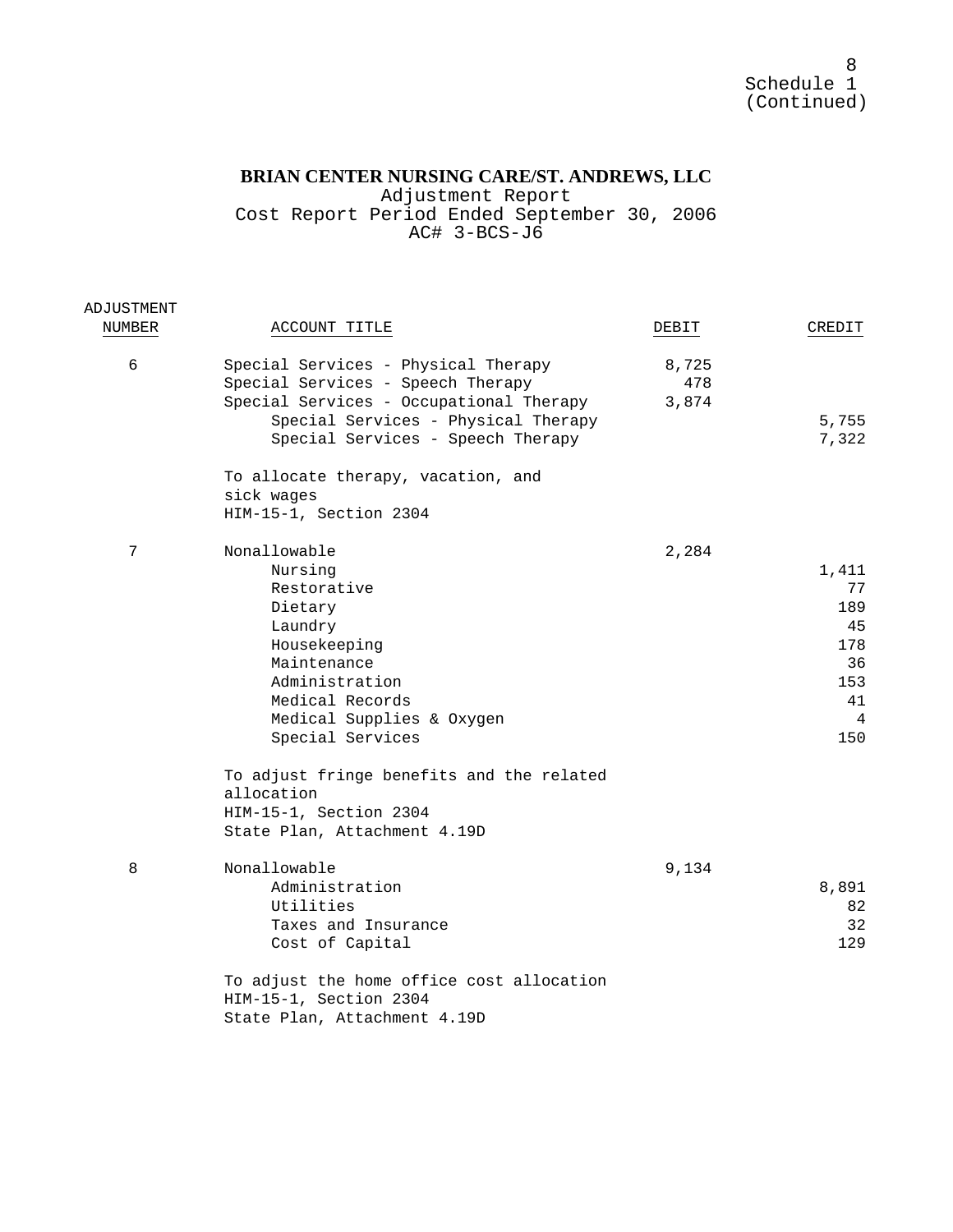9 Schedule 1 (Continued)

## **BRIAN CENTER NURSING CARE/ST. ANDREWS, LLC**

Adjustment Report Cost Report Period Ended September 30, 2006 AC# 3-BCS-J6

| ADJUSTMENT |                                                                                                  |           |             |
|------------|--------------------------------------------------------------------------------------------------|-----------|-------------|
| NUMBER     | ACCOUNT TITLE                                                                                    | DEBIT     | CREDIT      |
| 9          | Nonallowable<br>Special Services<br>Medical Supplies & Oxygen                                    | 15,285    | 15,284<br>ı |
|            | To remove special (ancillary) services<br>reimbursed by Medicare<br>State Plan, Attachment 4.19D |           |             |
| 10         | Nonallowable<br>Cost of Capital                                                                  | 931       | 931         |
|            | To adjust capital return<br>State Plan, Attachment 4.19D                                         |           |             |
|            | TOTAL ADJUSTMENTS                                                                                | \$240,996 | \$240,996   |
|            | compliance<br>the<br>оf<br>nature<br>Due<br>to                                                   |           |             |

reporting, adjustment descriptions and references contained in the preceding Adjustment Report are provided for general guidance only and are not intended to be all-inclusive.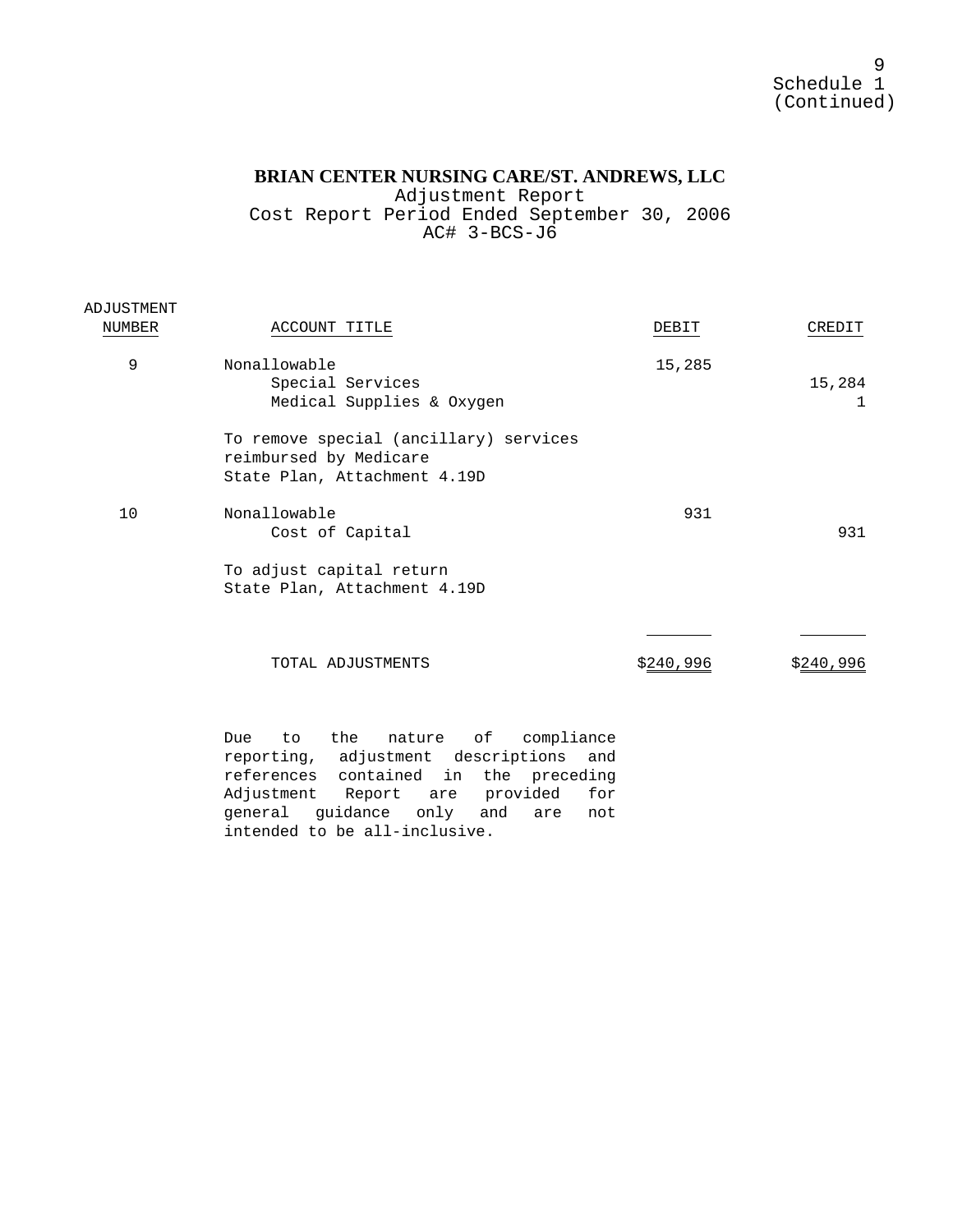Cost of Capital Reimbursement Analysis For the Cost Report Period Ended September 30, 2006 AC# 3-BCS-J6

| Original Asset Cost (Per Bed)                                      | \$<br>15,618                |
|--------------------------------------------------------------------|-----------------------------|
| Inflation Adjustment                                               | 2.85382                     |
| Deemed Asset Value (Per Bed)                                       | 44,571                      |
| Number of Beds                                                     | 120                         |
| Deemed Asset Value                                                 | 5,348,520                   |
| Improvements Since 1981                                            | 602,832                     |
| Accumulated Depreciation at 9/30/06                                | $(\underline{1}, 621, 111)$ |
| Deemed Depreciated Value                                           | 4,330,241                   |
| Market Rate of Return                                              | .0489                       |
| Total Annual Return                                                | 211,749                     |
| Return Applicable to Non-Reimbursable<br>Cost Centers              |                             |
| Allocation of Interest to Non-Reimbursable<br>Cost Centers         |                             |
| Allowable Annual Return                                            | 211,749                     |
| Depreciation Expense                                               | 60,288                      |
| Amortization Expense                                               |                             |
| Capital Related Income Offsets                                     | (9,596)                     |
| Allocation of Capital Expenses to Non-Reimbursable<br>Cost Centers |                             |
| Allowable Cost of Capital Expense                                  | 262,441                     |
| Total Patient Days (Minimum 96% Occupancy)                         | 42,048                      |
| Cost of Capital Per Diem                                           | 6.24<br>\$                  |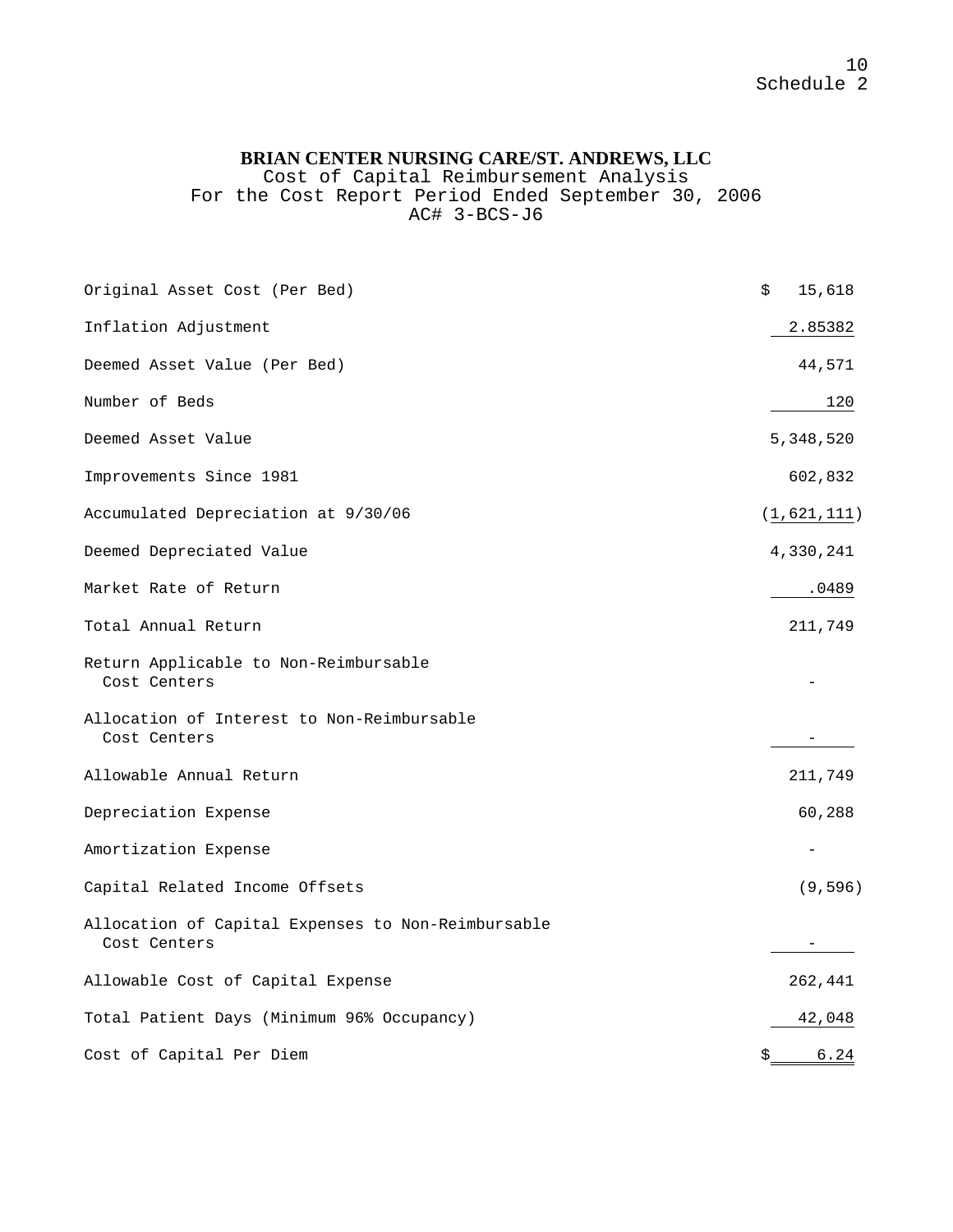11 Schedule 2 (Continued)

# **BRIAN CENTER NURSING CARE/ST. ANDREWS, LLC**

Cost of Capital Reimbursement Analysis For the Cost Report Period Ended September 30, 2006 AC# 3-BCS-J6

| 6/30/89 Cost of Capital and Return on Equity<br>Capital Per Diem Reimbursement | \$4.54 |
|--------------------------------------------------------------------------------|--------|
| Adjustment for Maximum Increase                                                | 3.99   |
| Maximum Cost of Capital Per Diem                                               | \$8.53 |
| Reimbursable Cost of Capital Per Diem                                          | \$6.24 |
| Cost of Capital Per Diem                                                       | 6.24   |
| Cost of Capital Per Diem Limitation                                            |        |